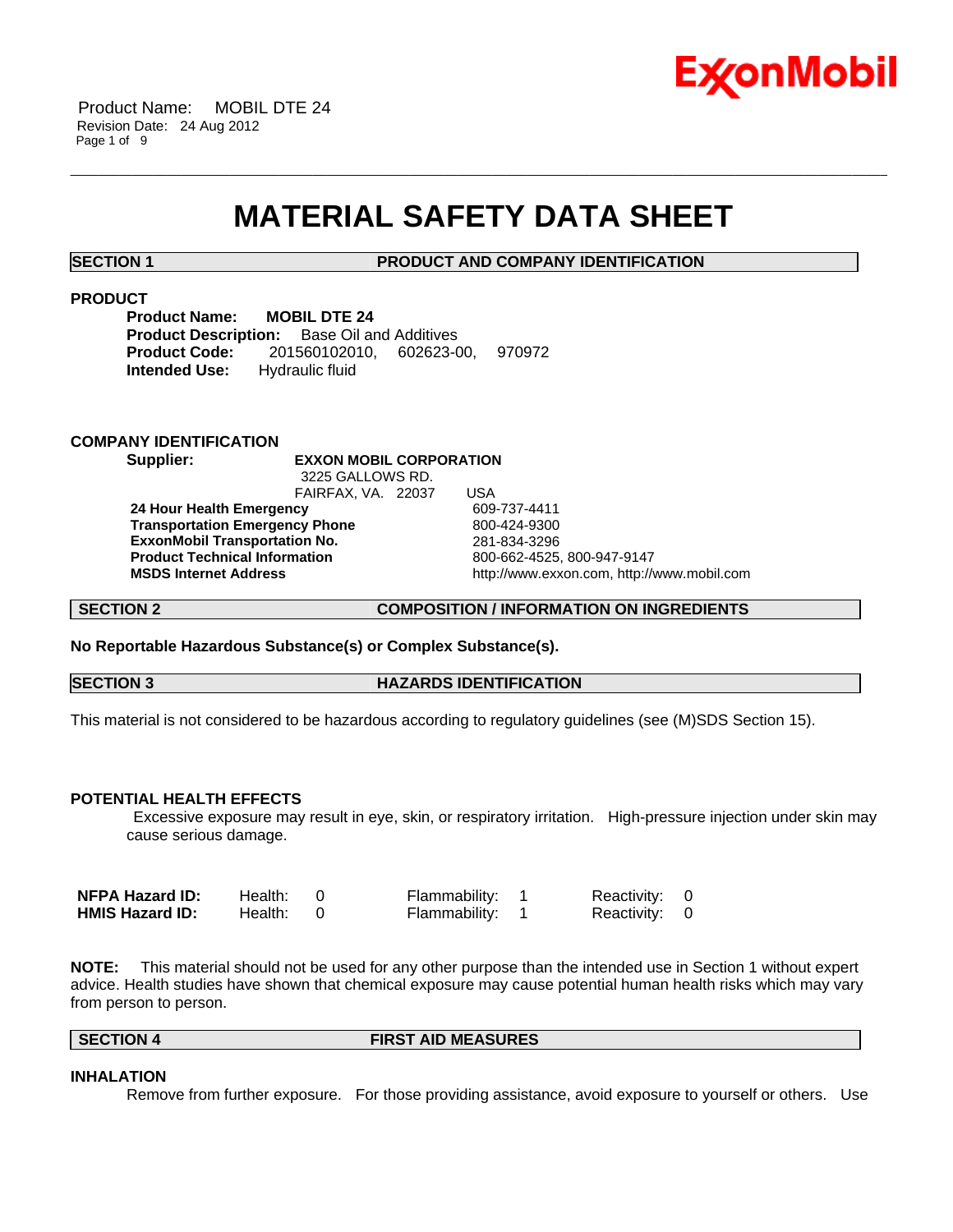

 Product Name: MOBIL DTE 24 Revision Date: 24 Aug 2012 Page 2 of 9

> adequate respiratory protection. If respiratory irritation, dizziness, nausea, or unconsciousness occurs, seek immediate medical assistance. If breathing has stopped, assist ventilation with a mechanical device or use mouth-to-mouth resuscitation.

\_\_\_\_\_\_\_\_\_\_\_\_\_\_\_\_\_\_\_\_\_\_\_\_\_\_\_\_\_\_\_\_\_\_\_\_\_\_\_\_\_\_\_\_\_\_\_\_\_\_\_\_\_\_\_\_\_\_\_\_\_\_\_\_\_\_\_\_\_\_\_\_\_\_\_\_\_\_\_\_\_\_\_\_\_\_\_\_\_\_\_\_\_\_\_\_\_\_\_\_\_\_\_\_\_\_\_\_\_\_\_\_\_\_\_\_\_\_

#### **SKIN CONTACT**

Wash contact areas with soap and water. If product is injected into or under the skin, or into any part of the body, regardless of the appearance of the wound or its size, the individual should be evaluated immediately by a physician as a surgical emergency. Even though initial symptoms from high pressure injection may be minimal or absent, early surgical treatment within the first few hours may significantly reduce the ultimate extent of injury.

#### **EYE CONTACT**

Flush thoroughly with water. If irritation occurs, get medical assistance.

#### **INGESTION**

First aid is normally not required. Seek medical attention if discomfort occurs.

#### **SECTION 5 FIRE FIGHTING MEASURES**

#### **EXTINGUISHING MEDIA**

**Appropriate Extinguishing Media:** Use water fog, foam, dry chemical or carbon dioxide (CO2) to extinguish flames.

**Inappropriate Extinguishing Media:** Straight Streams of Water

#### **FIRE FIGHTING**

**Fire Fighting Instructions:** Evacuate area. Prevent runoff from fire control or dilution from entering streams, sewers, or drinking water supply. Firefighters should use standard protective equipment and in enclosed spaces, self-contained breathing apparatus (SCBA). Use water spray to cool fire exposed surfaces and to protect personnel.

**Unusual Fire Hazards:** Pressurized mists may form a flammable mixture.

**Hazardous Combustion Products:** Smoke, Fume, Aldehydes, Sulfur oxides, Incomplete combustion products, Oxides of carbon

#### **FLAMMABILITY PROPERTIES**

**Flash Point [Method]:** >200°C (392°F) [ASTM D-92] **Flammable Limits (Approximate volume % in air):** LEL: 0.9 UEL: 7.0 **Autoignition Temperature:** N/D

#### **SECTION 6 ACCIDENTAL RELEASE MEASURES**

#### **NOTIFICATION PROCEDURES**

In the event of a spill or accidental release, notify relevant authorities in accordance with all applicable regulations. US regulations require reporting releases of this material to the environment which exceed the applicable reportable quantity or oil spills which could reach any waterway including intermittent dry creeks. The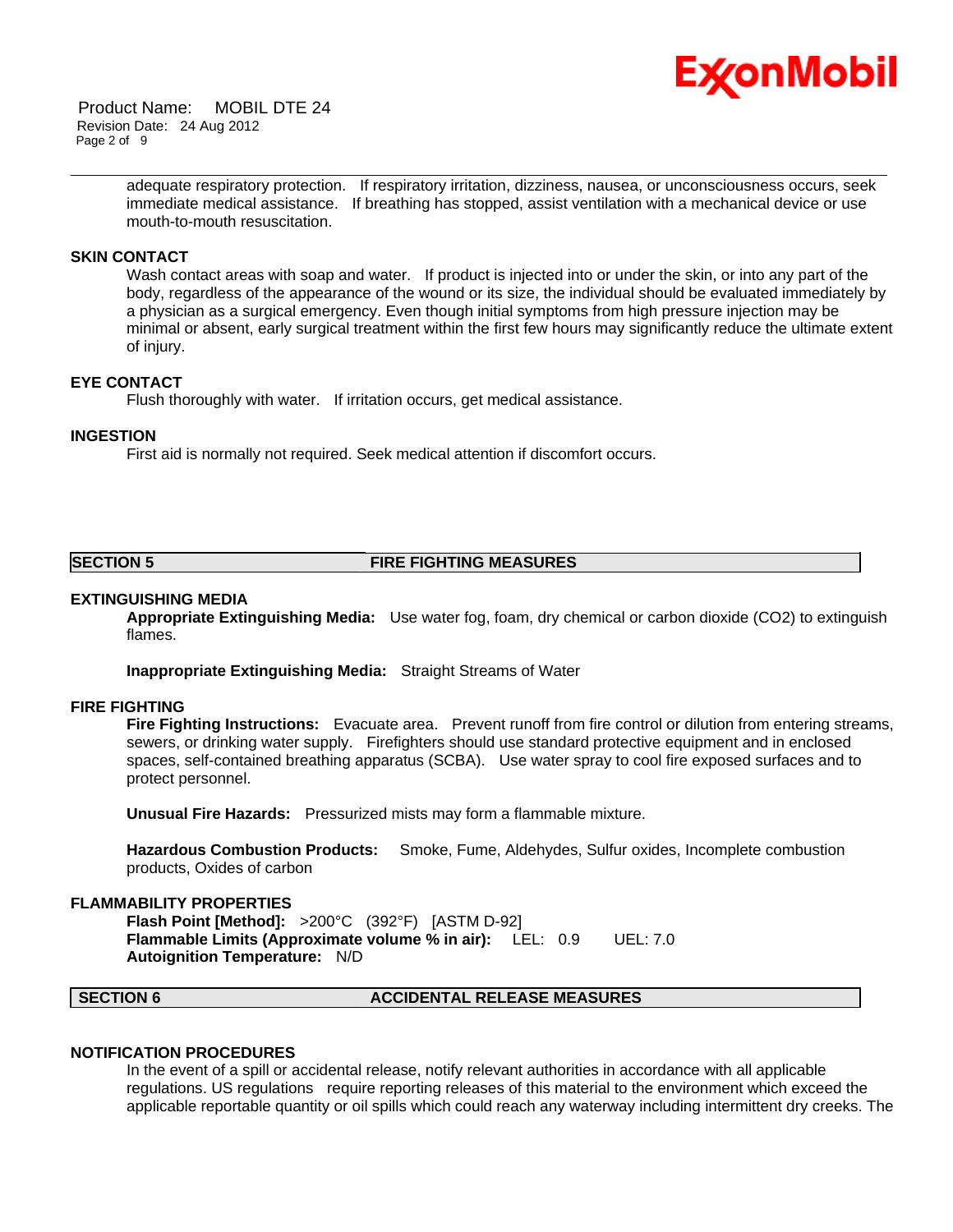# Ex⁄onMobil

 Product Name: MOBIL DTE 24 Revision Date: 24 Aug 2012 Page 3 of 9

National Response Center can be reached at (800)424-8802.

### **PROTECTIVE MEASURES**

Avoid contact with spilled material. See Section 5 for fire fighting information. See the Hazard Identification Section for Significant Hazards. See Section 4 for First Aid Advice. See Section 8 for advice on the minimum requirements for personal protective equipment. Additional protective measures may be necessary, depending on the specific circumstances and/or the expert judgment of the emergency responders. For emergency responders: Respiratory protection: respiratory protection will be necessary only in special cases, e.g., formation of mists. Half-face or full-face respirator with filter(s) for dust/organic vapor or Self Contained Breathing Apparatus (SCBA) can be used depending on the size of spill and potential level of exposure. If the exposure cannot be completely characterized or an oxygen deficient atmosphere is possible or anticipated, SCBA is recommended. Work gloves that are resistant to hydrocarbons are recommended. Gloves made of polyvinyl acetate (PVA) are not water-resistant and are not suitable for emergency use. Chemical goggles are recommended if splashes or contact with eyes is possible. Small spills: normal antistatic work clothes are usually adequate. Large spills: full body suit of chemical resistant, antistatic material is recommended.

\_\_\_\_\_\_\_\_\_\_\_\_\_\_\_\_\_\_\_\_\_\_\_\_\_\_\_\_\_\_\_\_\_\_\_\_\_\_\_\_\_\_\_\_\_\_\_\_\_\_\_\_\_\_\_\_\_\_\_\_\_\_\_\_\_\_\_\_\_\_\_\_\_\_\_\_\_\_\_\_\_\_\_\_\_\_\_\_\_\_\_\_\_\_\_\_\_\_\_\_\_\_\_\_\_\_\_\_\_\_\_\_\_\_\_\_\_\_

### **SPILL MANAGEMENT**

Land Spill: Stop leak if you can do it without risk. Recover by pumping or with suitable absorbent.

**Water Spill:** Stop leak if you can do it without risk. Confine the spill immediately with booms. Warn other shipping. Remove from the surface by skimming or with suitable absorbents. Seek the advice of a specialist before using dispersants.

Water spill and land spill recommendations are based on the most likely spill scenario for this material; however, geographic conditions, wind, temperature, (and in the case of a water spill) wave and current direction and speed may greatly influence the appropriate action to be taken. For this reason, local experts should be consulted. Note: Local regulations may prescribe or limit action to be taken.

### **ENVIRONMENTAL PRECAUTIONS**

Large Spills: Dike far ahead of liquid spill for later recovery and disposal. Prevent entry into waterways, sewers, basements or confined areas.

### **SECTION 7 HANDLING AND STORAGE**

### **HANDLING**

 Prevent small spills and leakage to avoid slip hazard. Material can accumulate static charges which may cause an electrical spark (ignition source). When the material is handled in bulk, an electrical spark could ignite any flammable vapors from liquids or residues that may be present (e.g., during switch-loading operations). Use proper bonding and/or ground procedures. However, bonding and grounds may not eliminate the hazard from static accumulation. Consult local applicable standards for guidance. Additional references include American Petroleum Institute 2003 (Protection Against Ignitions Arising out of Static, Lightning and Stray Currents) or National Fire Protection Agency 77 (Recommended Practice on Static Electricity) or CENELEC CLC/TR 50404 (Electrostatics - Code of practice for the avoidance of hazards due to static electricity).

**Static Accumulator:** This material is a static accumulator.

### **STORAGE**

The container choice, for example storage vessel, may effect static accumulation and dissipation. Do not store in open or unlabelled containers. Keep away from incompatible materials.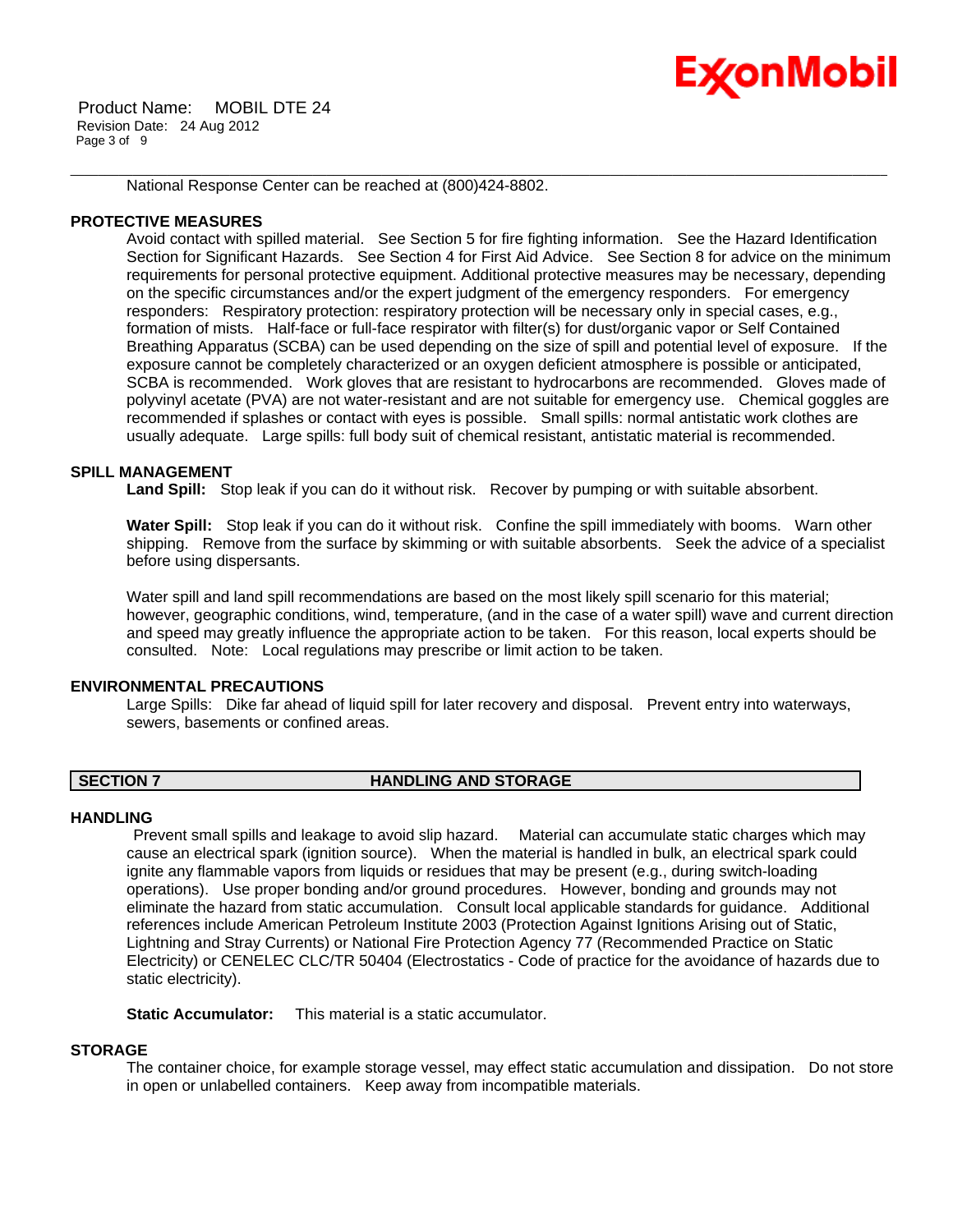

 Product Name: MOBIL DTE 24 Revision Date: 24 Aug 2012 Page 4 of 9

#### **SECTION 8 EXPOSURE CONTROLS / PERSONAL PROTECTION**

**Exposure limits/standards for materials that can be formed when handling this product:** When mists/aerosols can occur the following are recommended: 5 mg/m<sup>3</sup> - ACGIH TLV (inhalable fraction), 5 mg/m<sup>3</sup> - OSHA PEL.

\_\_\_\_\_\_\_\_\_\_\_\_\_\_\_\_\_\_\_\_\_\_\_\_\_\_\_\_\_\_\_\_\_\_\_\_\_\_\_\_\_\_\_\_\_\_\_\_\_\_\_\_\_\_\_\_\_\_\_\_\_\_\_\_\_\_\_\_\_\_\_\_\_\_\_\_\_\_\_\_\_\_\_\_\_\_\_\_\_\_\_\_\_\_\_\_\_\_\_\_\_\_\_\_\_\_\_\_\_\_\_\_\_\_\_\_\_\_

NOTE: Limits/standards shown for guidance only. Follow applicable regulations.

#### **ENGINEERING CONTROLS**

The level of protection and types of controls necessary will vary depending upon potential exposure conditions. Control measures to consider:

No special requirements under ordinary conditions of use and with adequate ventilation.

#### **PERSONAL PROTECTION**

Personal protective equipment selections vary based on potential exposure conditions such as applications, handling practices, concentration and ventilation. Information on the selection of protective equipment for use with this material, as provided below, is based upon intended, normal usage.

**Respiratory Protection:** If engineering controls do not maintain airborne contaminant concentrations at a level which is adequate to protect worker health, an approved respirator may be appropriate. Respirator selection, use, and maintenance must be in accordance with regulatory requirements, if applicable. Types of respirators to be considered for this material include:

No special requirements under ordinary conditions of use and with adequate ventilation.

For high airborne concentrations, use an approved supplied-air respirator, operated in positive pressure mode. Supplied air respirators with an escape bottle may be appropriate when oxygen levels are inadequate, gas/vapor warning properties are poor, or if air purifying filter capacity/rating may be exceeded.

**Hand Protection:** Any specific glove information provided is based on published literature and glove manufacturer data. Glove suitability and breakthrough time will differ depending on the specific use conditions. Contact the glove manufacturer for specific advice on glove selection and breakthrough times for your use conditions. Inspect and replace worn or damaged gloves. The types of gloves to be considered for this material include:

No protection is ordinarily required under normal conditions of use.

**Eye Protection:** If contact is likely, safety glasses with side shields are recommended.

**Skin and Body Protection:** Any specific clothing information provided is based on published literature or manufacturer data. The types of clothing to be considered for this material include:

 No skin protection is ordinarily required under normal conditions of use. In accordance with good industrial hygiene practices, precautions should be taken to avoid skin contact.

**Specific Hygiene Measures:** Always observe good personal hygiene measures, such as washing after handling the material and before eating, drinking, and/or smoking. Routinely wash work clothing and protective equipment to remove contaminants. Discard contaminated clothing and footwear that cannot be cleaned. Practice good housekeeping.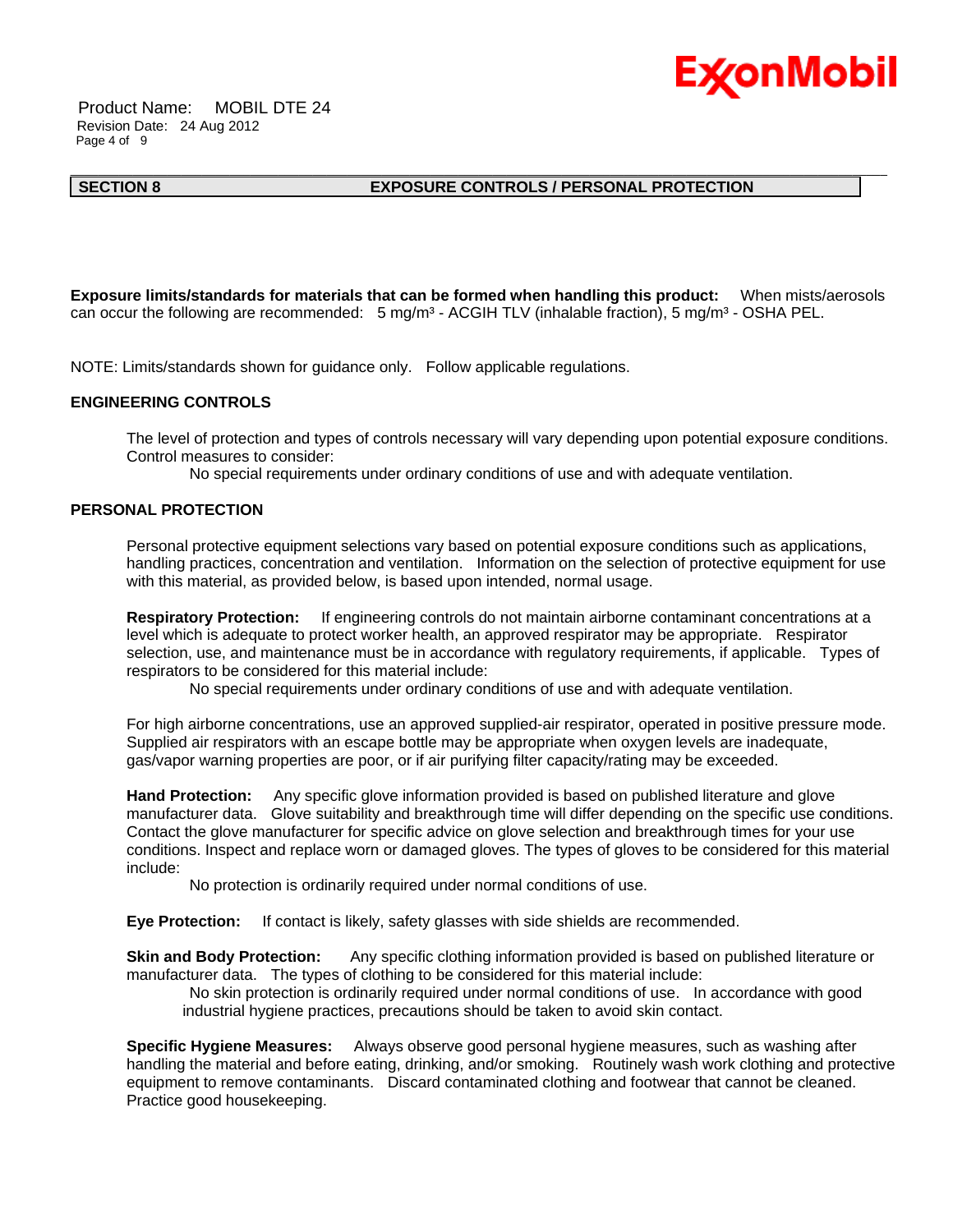

 Product Name: MOBIL DTE 24 Revision Date: 24 Aug 2012 Page 5 of 9

#### **ENVIRONMENTAL CONTROLS**

 Comply with applicable environmental regulations limiting discharge to air, water and soil. Protect the environment by applying appropriate control measures to prevent or limit emissions.

### **SECTION 9 PHYSICAL AND CHEMICAL PROPERTIES**

**Note: Physical and chemical properties are provided for safety, health and environmental considerations only and may not fully represent product specifications. Contact the Supplier for additional information.**

\_\_\_\_\_\_\_\_\_\_\_\_\_\_\_\_\_\_\_\_\_\_\_\_\_\_\_\_\_\_\_\_\_\_\_\_\_\_\_\_\_\_\_\_\_\_\_\_\_\_\_\_\_\_\_\_\_\_\_\_\_\_\_\_\_\_\_\_\_\_\_\_\_\_\_\_\_\_\_\_\_\_\_\_\_\_\_\_\_\_\_\_\_\_\_\_\_\_\_\_\_\_\_\_\_\_\_\_\_\_\_\_\_\_\_\_\_\_

#### **GENERAL INFORMATION**

**Physical State:** Liquid **Color:** Brown **Odor:** Characteristic **Odor Threshold:** N/D

### **IMPORTANT HEALTH, SAFETY, AND ENVIRONMENTAL INFORMATION**

**Relative Density (at 15.6 °C):** 0.871 **Flash Point [Method]:** >200°C (392°F) [ASTM D-92] **Flammable Limits (Approximate volume % in air):** LEL: 0.9 UEL: 7.0 **Autoignition Temperature:** N/D **Boiling Point / Range:** > 316°C (600°F) **Vapor Density (Air = 1):** > 2 at 101 kPa **Vapor Pressure:** < 0.013 kPa (0.1 mm Hg) at 20 °C **Evaporation Rate (n-butyl acetate = 1):** N/D **pH:** N/A **Log Pow (n-Octanol/Water Partition Coefficient):** > 3.5 **Solubility in Water:** Negligible **Viscosity:** 32 cSt (32 mm2/sec) at 40 °C | 5.3 cSt (5.3 mm2/sec) at 100°C **Oxidizing Properties:** See Hazards Identification Section.

#### **OTHER INFORMATION**

**Freezing Point:** N/D **Melting Point:** N/A **Pour Point:** -18°C (0°F) **DMSO Extract (mineral oil only), IP-346:** < 3 %wt

#### **SECTION 10 STABILITY AND REACTIVITY**

**STABILITY:** Material is stable under normal conditions.

**CONDITIONS TO AVOID:** Excessive heat. High energy sources of ignition.

**MATERIALS TO AVOID:** Strong oxidizers

**HAZARDOUS DECOMPOSITION PRODUCTS:** Material does not decompose at ambient temperatures.

**HAZARDOUS POLYMERIZATION:** Will not occur.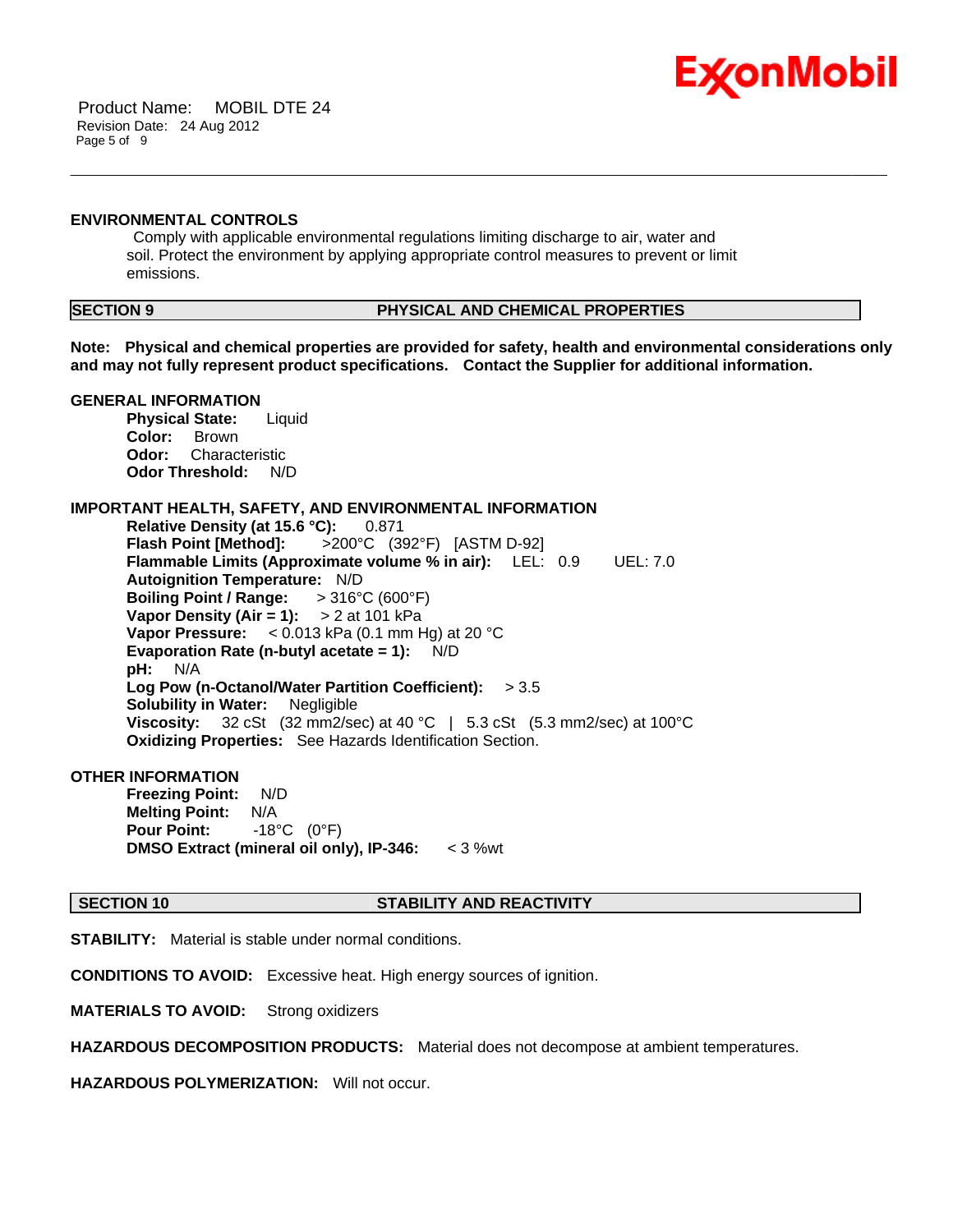

 Product Name: MOBIL DTE 24 Revision Date: 24 Aug 2012 Page 6 of 9

### **SECTION 11 TOXICOLOGICAL INFORMATION**

\_\_\_\_\_\_\_\_\_\_\_\_\_\_\_\_\_\_\_\_\_\_\_\_\_\_\_\_\_\_\_\_\_\_\_\_\_\_\_\_\_\_\_\_\_\_\_\_\_\_\_\_\_\_\_\_\_\_\_\_\_\_\_\_\_\_\_\_\_\_\_\_\_\_\_\_\_\_\_\_\_\_\_\_\_\_\_\_\_\_\_\_\_\_\_\_\_\_\_\_\_\_\_\_\_\_\_\_\_\_\_\_\_\_\_\_\_\_

#### **ACUTE TOXICITY**

| <b>Route of Exposure</b>                    | <b>Conclusion / Remarks</b>                                     |
|---------------------------------------------|-----------------------------------------------------------------|
| <b>Inhalation</b>                           |                                                                 |
| Toxicity: No end point data for material.   | Minimally Toxic. Based on assessment of the components.         |
| Irritation: No end point data for material. | Negligible hazard at ambient/normal handling temperatures.      |
|                                             | Based on assessment of the components.                          |
|                                             |                                                                 |
| Ingestion                                   |                                                                 |
| Toxicity: No end point data for material.   | Minimally Toxic. Based on assessment of the components.         |
|                                             |                                                                 |
| <b>Skin</b>                                 |                                                                 |
| Toxicity: No end point data for material.   | Minimally Toxic. Based on assessment of the components.         |
| Irritation: No end point data for material. | Negligible irritation to skin at ambient temperatures. Based on |
|                                             | assessment of the components.                                   |
|                                             |                                                                 |
| Eye                                         |                                                                 |
| Irritation: No end point data for material. | May cause mild, short-lasting discomfort to eyes. Based on      |
|                                             | assessment of the components.                                   |

### **CHRONIC/OTHER EFFECTS**

#### **Contains:**

Base oil severely refined: Not carcinogenic in animal studies. Representative material passes IP-346, Modified Ames test, and/or other screening tests. Dermal and inhalation studies showed minimal effects; lung non-specific infiltration of immune cells, oil deposition and minimal granuloma formation. Not sensitizing in test animals.

Additional information is available by request.

#### **The following ingredients are cited on the lists below:** None.

|               | --REGULATORY LISTS SEARCHED-- |                 |  |
|---------------|-------------------------------|-----------------|--|
| 1 = NTP CARC  | $3 = IARC 1$                  | $5 = IARC 2B$   |  |
| $2 =$ NTP SUS | $4 = IARC 2A$                 | $6 = OSHA CARC$ |  |

#### **SECTION 12 ECOLOGICAL INFORMATION**

 The information given is based on data available for the material, the components of the material, and similar materials.

#### **ECOTOXICITY**

Material -- Not expected to be harmful to aquatic organisms.

### **MOBILITY**

 Base oil component -- Low solubility and floats and is expected to migrate from water to the land. Expected to partition to sediment and wastewater solids.

#### **PERSISTENCE AND DEGRADABILITY Biodegradation:**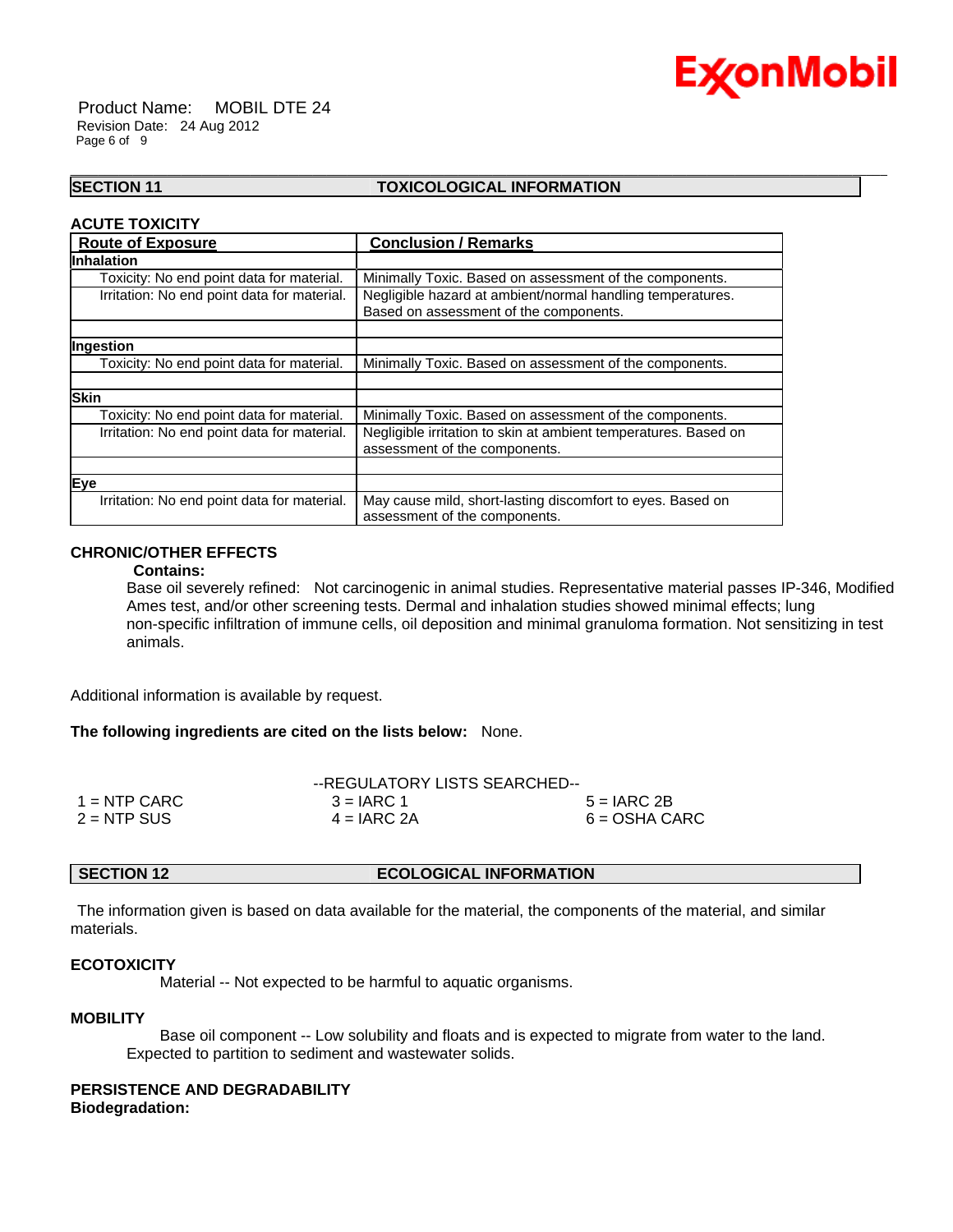## Ex⁄onMobil

 Product Name: MOBIL DTE 24 Revision Date: 24 Aug 2012 Page 7 of 9

Base oil component -- Expected to be inherently biodegradable

#### **BIOACCUMULATION POTENTIAL**

 Base oil component -- Has the potential to bioaccumulate, however metabolism or physical properties may reduce the bioconcentration or limit bioavailability.

\_\_\_\_\_\_\_\_\_\_\_\_\_\_\_\_\_\_\_\_\_\_\_\_\_\_\_\_\_\_\_\_\_\_\_\_\_\_\_\_\_\_\_\_\_\_\_\_\_\_\_\_\_\_\_\_\_\_\_\_\_\_\_\_\_\_\_\_\_\_\_\_\_\_\_\_\_\_\_\_\_\_\_\_\_\_\_\_\_\_\_\_\_\_\_\_\_\_\_\_\_\_\_\_\_\_\_\_\_\_\_\_\_\_\_\_\_\_

### **OTHER ECOLOGICAL INFORMATION**

**VOC:** 0 G/L [ASTM E1868-10]

#### **SECTION 13 DISPOSAL CONSIDERATIONS**

Disposal recommendations based on material as supplied. Disposal must be in accordance with current applicable laws and regulations, and material characteristics at time of disposal.

#### **DISPOSAL RECOMMENDATIONS**

 Product is suitable for burning in an enclosed controlled burner for fuel value or disposal by supervised incineration at very high temperatures to prevent formation of undesirable combustion products. Protect the environment. Dispose of used oil at designated sites. Minimize skin contact. Do not mix used oils with solvents, brake fluids or coolants.

#### **REGULATORY DISPOSAL INFORMATION**

 RCRA Information: The unused product, in our opinion, is not specifically listed by the EPA as a hazardous waste (40 CFR, Part 261D), nor is it formulated to contain materials which are listed as hazardous wastes. It does not exhibit the hazardous characteristics of ignitability, corrositivity or reactivity and is not formulated with contaminants as determined by the Toxicity Characteristic Leaching Procedure (TCLP). However, used product may be regulated.

**Empty Container Warning** Empty Container Warning (where applicable): Empty containers may contain residue and can be dangerous. Do not attempt to refill or clean containers without proper instructions. Empty drums should be completely drained and safely stored until appropriately reconditioned or disposed. Empty containers should be taken for recycling, recovery, or disposal through suitably qualified or licensed contractor and in accordance with governmental regulations. DO NOT PRESSURISE, CUT, WELD, BRAZE, SOLDER, DRILL, GRIND, OR EXPOSE SUCH CONTAINERS TO HEAT, FLAME, SPARKS, STATIC ELECTRICITY, OR OTHER SOURCES OF IGNITION. THEY MAY EXPLODE AND CAUSE INJURY OR DEATH.

| <b>SECTION 14</b>  | <b>TRANSPORT INFORMATION</b>                           |
|--------------------|--------------------------------------------------------|
| <b>LAND (DOT):</b> | Not Regulated for Land Transport                       |
| <b>LAND (TDG):</b> | Not Regulated for Land Transport                       |
| <b>SEA (IMDG):</b> | Not Regulated for Sea Transport according to IMDG-Code |
| AIR (IATA):        | Not Regulated for Air Transport                        |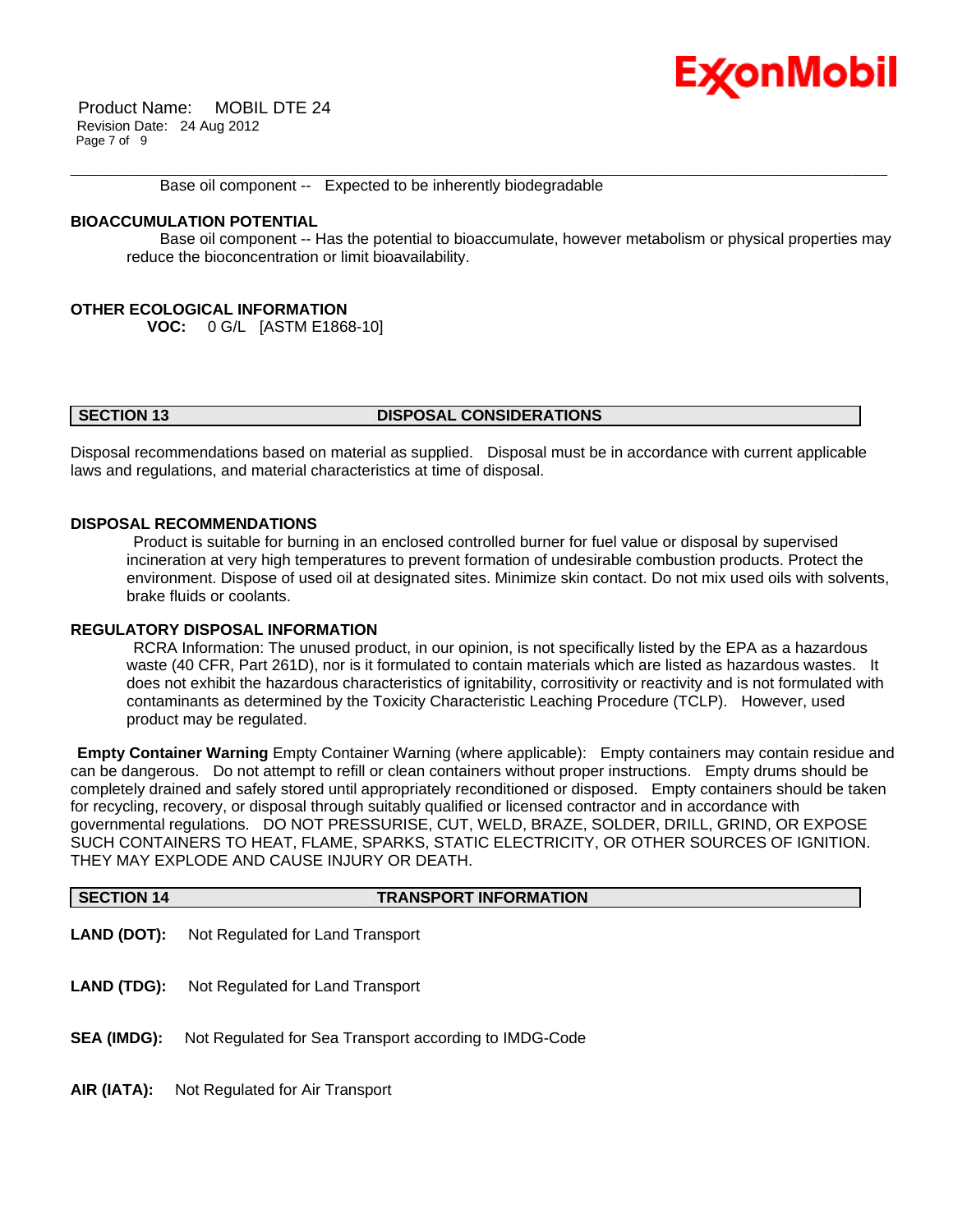

 Product Name: MOBIL DTE 24 Revision Date: 24 Aug 2012 Page 8 of 9

#### **SECTION 15 REGULATORY INFORMATION**

\_\_\_\_\_\_\_\_\_\_\_\_\_\_\_\_\_\_\_\_\_\_\_\_\_\_\_\_\_\_\_\_\_\_\_\_\_\_\_\_\_\_\_\_\_\_\_\_\_\_\_\_\_\_\_\_\_\_\_\_\_\_\_\_\_\_\_\_\_\_\_\_\_\_\_\_\_\_\_\_\_\_\_\_\_\_\_\_\_\_\_\_\_\_\_\_\_\_\_\_\_\_\_\_\_\_\_\_\_\_\_\_\_\_\_\_\_\_

**OSHA HAZARD COMMUNICATION STANDARD:** When used for its intended purposes, this material is not classified as hazardous in accordance with OSHA 29 CFR 1910.1200.

**Complies with the following national/regional chemical inventory requirements::** AICS, DSL, ENCS, IECSC, KECI, PICCS, TSCA

**EPCRA SECTION 302:** This material contains no extremely hazardous substances.

### **SARA (311/312) REPORTABLE HAZARD CATEGORIES:** None.

**SARA (313) TOXIC RELEASE INVENTORY:** This material contains no chemicals subject to the supplier notification requirements of the SARA 313 Toxic Release Program.

#### **The following ingredients are cited on the lists below:**

| <b>Chemical Name</b>    | <b>CAS Number</b> | <b>List Citations</b> |
|-------------------------|-------------------|-----------------------|
| <b>ZINC ALKYL</b>       | 68649-42-3        | כ: ו                  |
| <b>IDITHIOPHOSPHATE</b> |                   |                       |

### --REGULATORY LISTS SEARCHED--

| $1 = ACGIH ALL$ | $6 = TSCA 5a2$     | $11 = CA$ P65 REPRO | $16 = MN$ RTK |
|-----------------|--------------------|---------------------|---------------|
| $2 = ACGIH A1$  | $7 = TSCA$ 5e      | $12$ = CA RTK       | $17 = NJ RTK$ |
| $3 = ACGIH A2$  | $8 = TSCA6$        | $13 = IL$ RTK       | $18 = PA RTK$ |
| $4 = OSHA Z$    | $9 = TSCA 12b$     | $14 = LA RTK$       | $19 = R1 RTK$ |
| $5 = TSCA4$     | $10 = CA$ P65 CARC | $15 = M1 293$       |               |

Code key: CARC=Carcinogen; REPRO=Reproductive

|           | <b>SECTION 16</b> |   |  | <b>OTHER INFORMATION</b> |
|-----------|-------------------|---|--|--------------------------|
| $\ddotsc$ |                   | . |  |                          |

 $N/D = Not determined$ ,  $N/A = Not$  applicable

### **THIS SAFETY DATA SHEET CONTAINS THE FOLLOWING REVISIONS:**

Revision Changes:

Section 09: Boiling Point C(F) was modified.

Section 08: Comply with applicable regulations phrase was modified.

Section 09: Vapor Pressure was modified.

Hazard Identification: Health Hazards was modified.

Section 11: Dermal Lethality Test Data was modified.

Section 11: Dermal Lethality Test Comment was modified.

Section 11: Oral Lethality Test Data was modified.

Section 11: Inhalation Lethality Test Data was modified.

Section 11: Dermal Irritation Test Data was modified.

Section 11: Eye Irritation Test Data was modified.